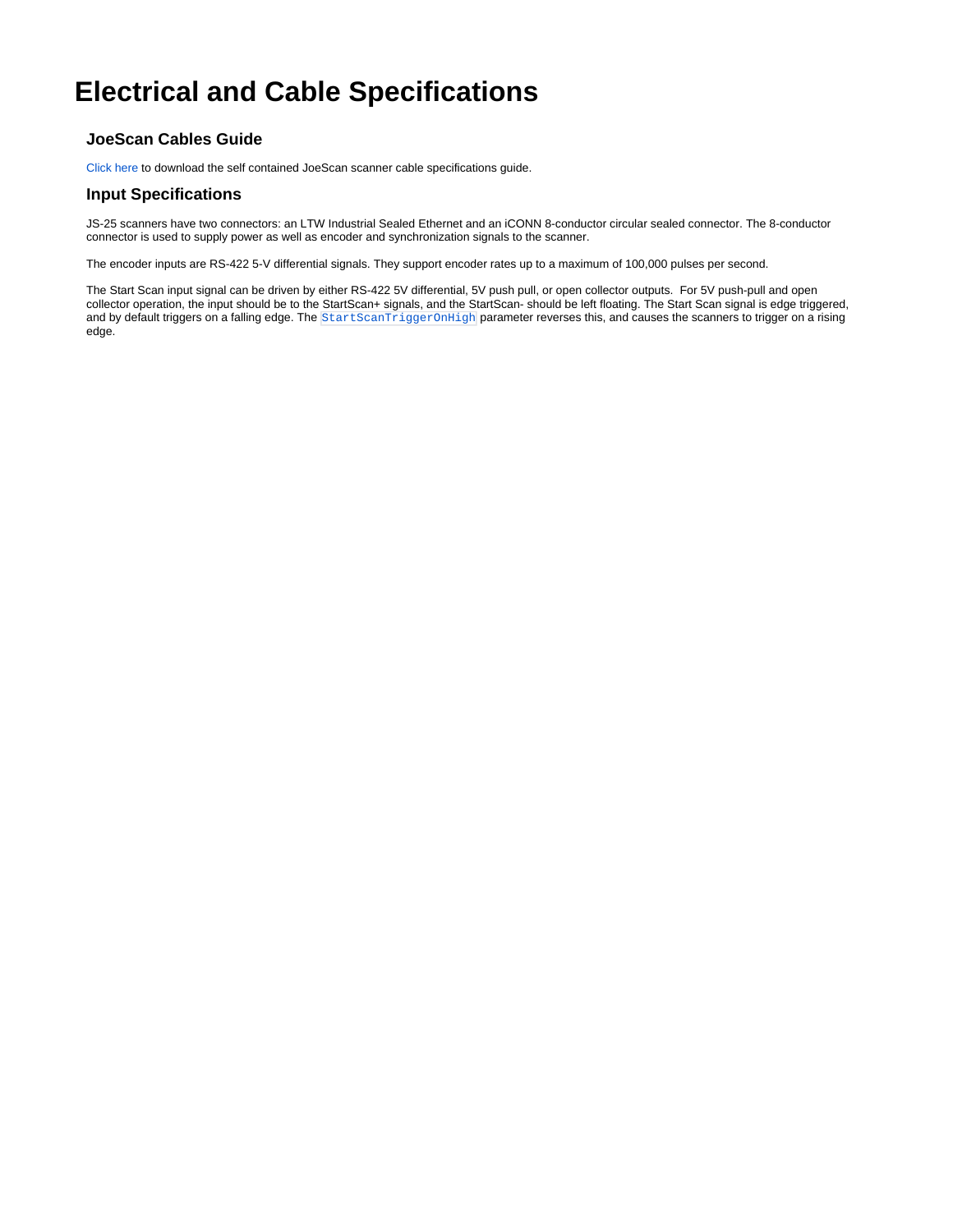8-Wire Pinout